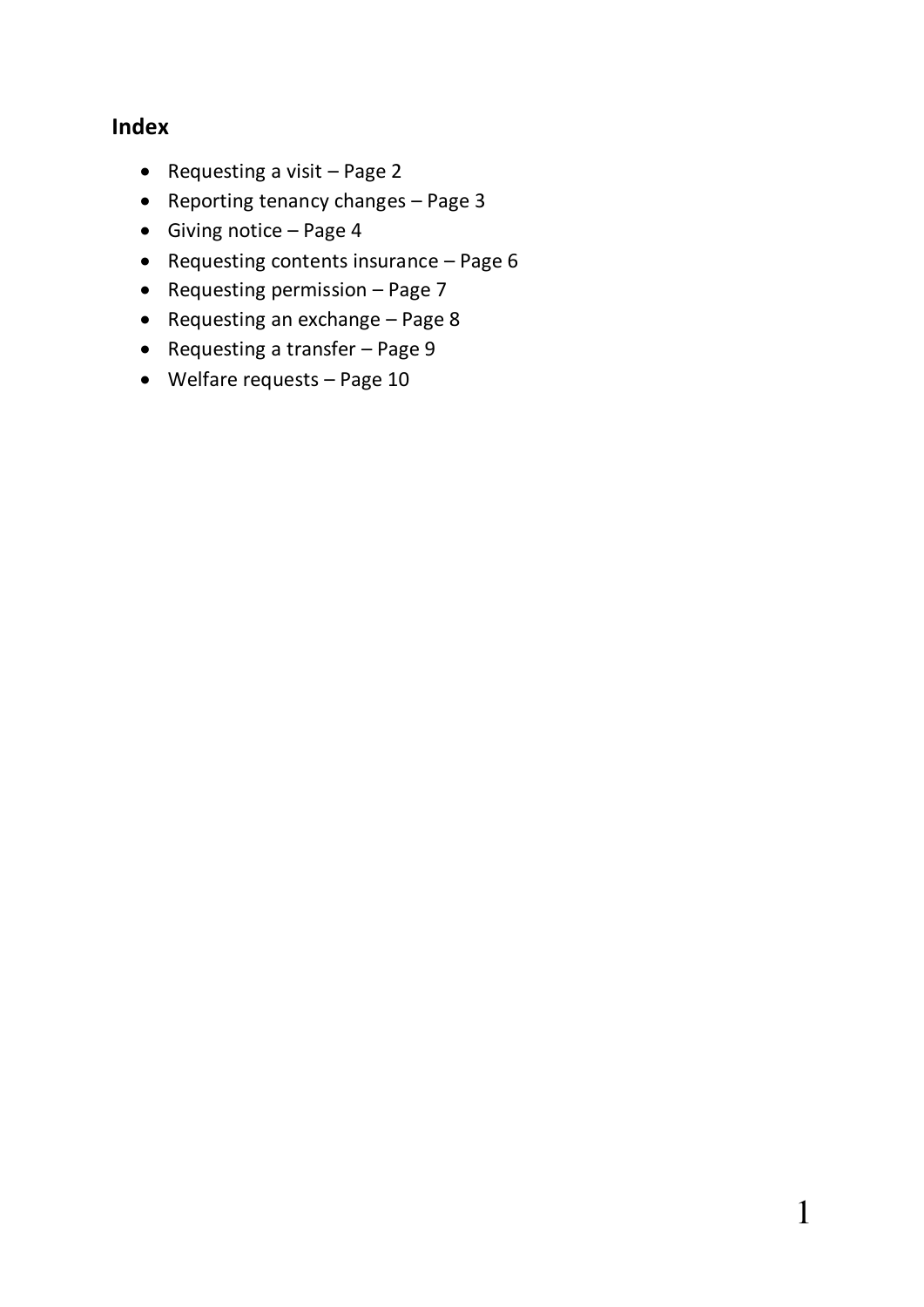# **Requesting a visit**

To request a visit in-app, please make sure you are in the Tenancy section of the app by tapping the 'Tenancy' underneath your address. Once there, tap the 'Request A Visit' box.

|                 |                                | SWITCH TENANCY ADDRESS |                        |
|-----------------|--------------------------------|------------------------|------------------------|
|                 | 18 Nairn Court<br>$\checkmark$ |                        |                        |
| <b>TENANCY</b>  | <b>RENT COMPARENT</b>          | <b>REPAIRS</b>         | <b>COMMUNITY</b>       |
|                 |                                |                        | View more >            |
|                 |                                |                        |                        |
| Request A Visit |                                |                        | <b>Tenancy Changes</b> |

On the following page, enter additional information about why you would like a member of SHS staff to visit you, and select availability from the available options. Once done, tap the 'Submit my request' button, then tap 'Close' in the bottom right corner.

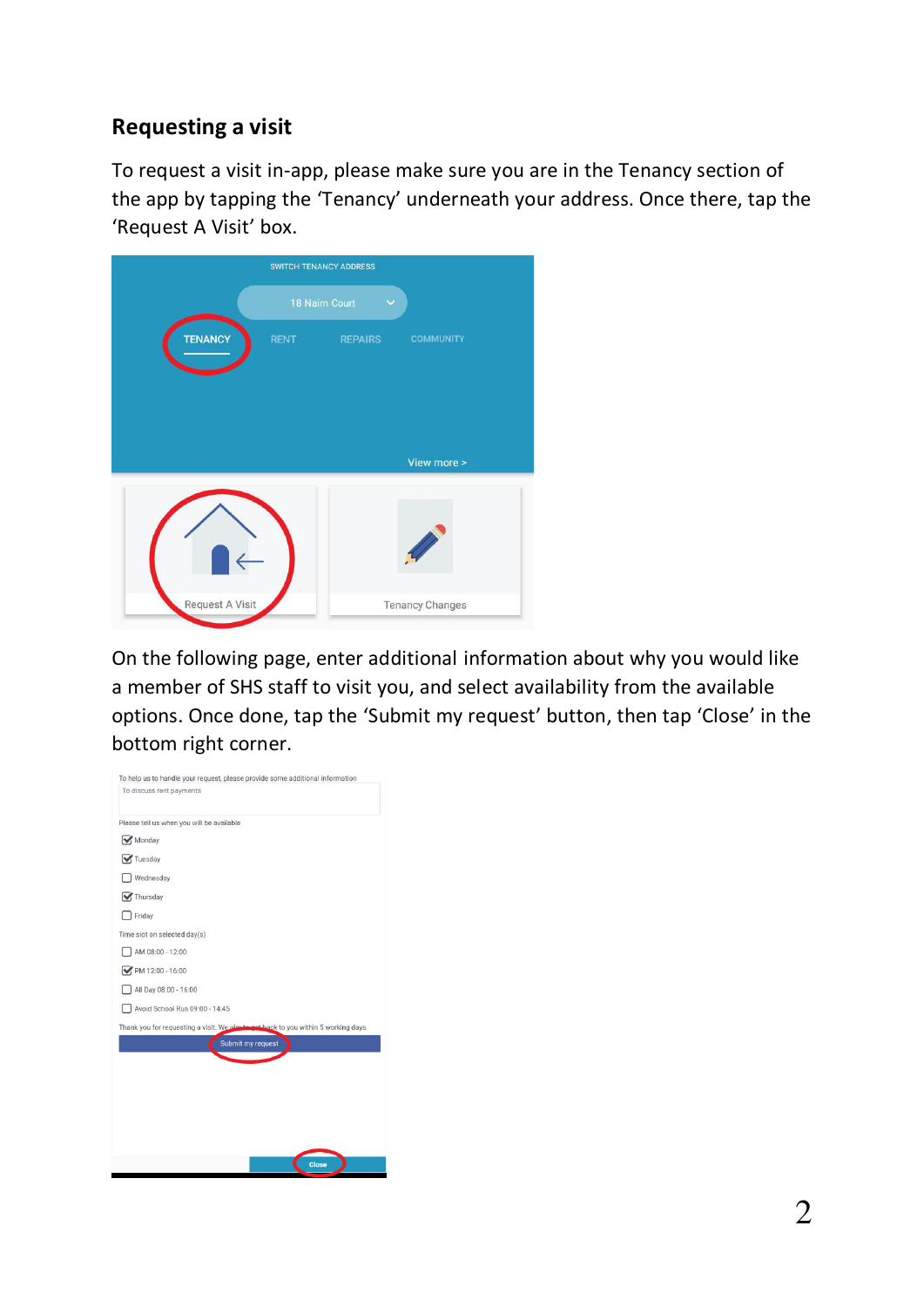### **Reporting tenancy changes**

To report tenancy changes in-app, please make sure you are in the Tenancy section of the app by tapping the 'Tenancy' underneath your address. Once there, tap the 'Tenancy Changes' box.



On the following page, enter additional details about the changes to your tenancy. If the tenancy change does not involve a change in household members, simply tap 'Submit' in the bottom right corner. Otherwise, tap 'Yes', then tap 'Next' in the bottom left corner.



On the following page, you can see all existing members of the household, and can edit their details by tapping their name then tapping 'Edit'. You can also add household members by tapping 'Add'. Once done, tap 'Submit' in the bottom right corner.

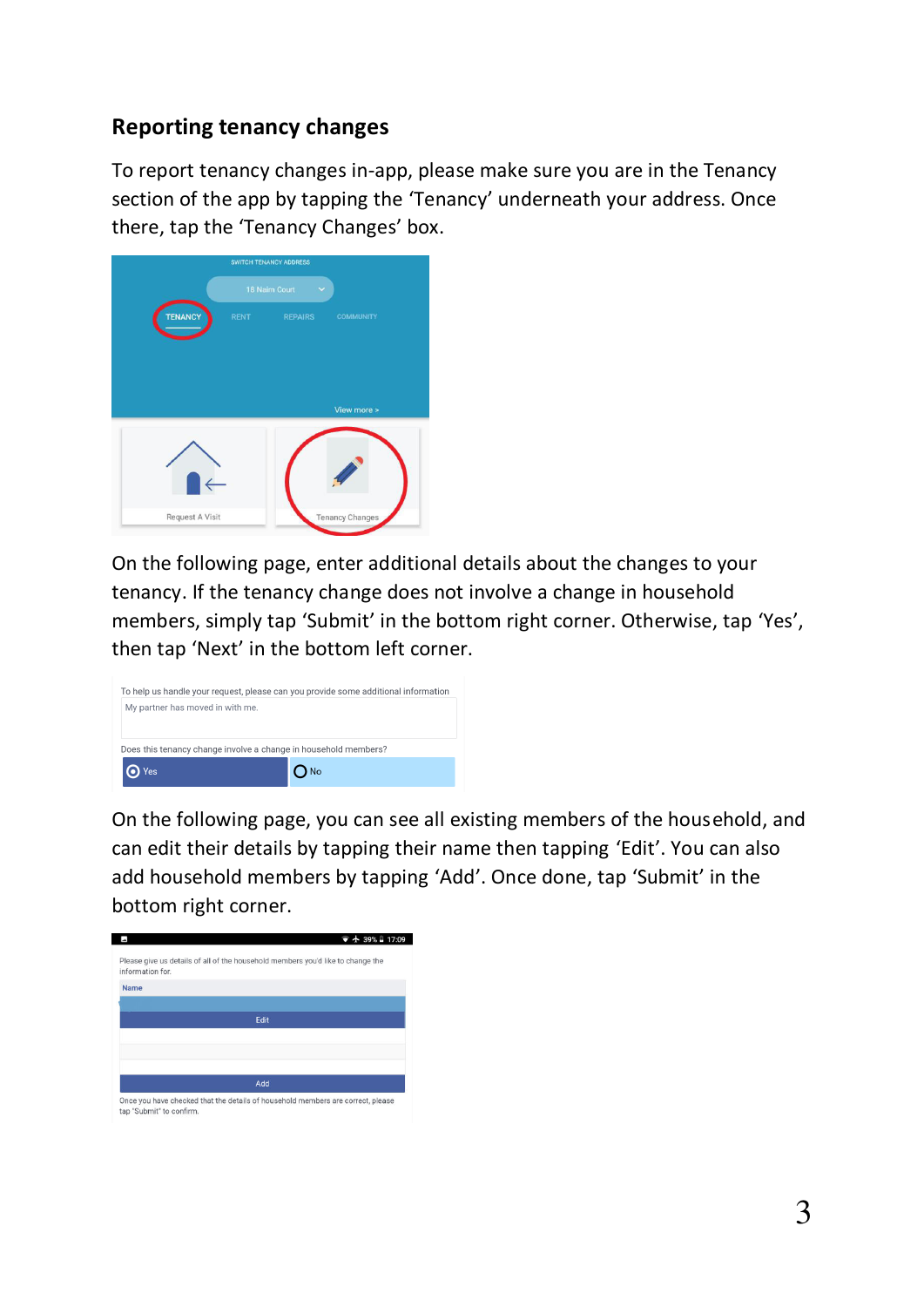# **Giving notice**

To give notice in-app, please make sure you are in the Tenancy section of the app by tapping the 'Tenancy' underneath your address. Once there, in the list of options, select 'Give Notice'.



On the following page, enter a date to end your tenancy on, and fill out the forwarding details. Please note that regardless of whether you select Yes/No to giving us less than 4 weeks' notice, we will still require you to fulfil your obligations as a tenant for that time. Similarly, submitting this form does not end your tenancy – your housing officer will be in contact if you use this option. Tap 'Next' in the bottom right corner to continue.

| <b>Current Address:</b><br>18 Nairn Court, Elgin Road, Wallington, Surrey, SM6 8RE                                               |            |  |  |  |
|----------------------------------------------------------------------------------------------------------------------------------|------------|--|--|--|
| Is this urgent? Do you need to give us less than 4 weeks notice?                                                                 |            |  |  |  |
| Yes                                                                                                                              | $\odot$ No |  |  |  |
| I hereby give 4 weeks notice to end my tenancy at the above address from this date:                                              |            |  |  |  |
| 09/04/2021                                                                                                                       |            |  |  |  |
| With 4 weeks notice, my tenancy will end on:<br>07/05/2021                                                                       |            |  |  |  |
| Vacant possession to the property will be given and the keys will be handed in, no later<br>than 12 noon on the tenancy end date |            |  |  |  |
| <b>Forwarding details</b>                                                                                                        |            |  |  |  |
| Address                                                                                                                          |            |  |  |  |
| 15 Crystal Palace Park Road<br>Svdenham<br>I ondon                                                                               |            |  |  |  |
| Postcode                                                                                                                         |            |  |  |  |
| <b>SE26 6EG</b>                                                                                                                  |            |  |  |  |
| Telephone                                                                                                                        |            |  |  |  |
| 07487444293                                                                                                                      |            |  |  |  |

On the next page you will be asked to fill out details about your property/tenancy. Once done, tap 'Next' in the bottom right corner.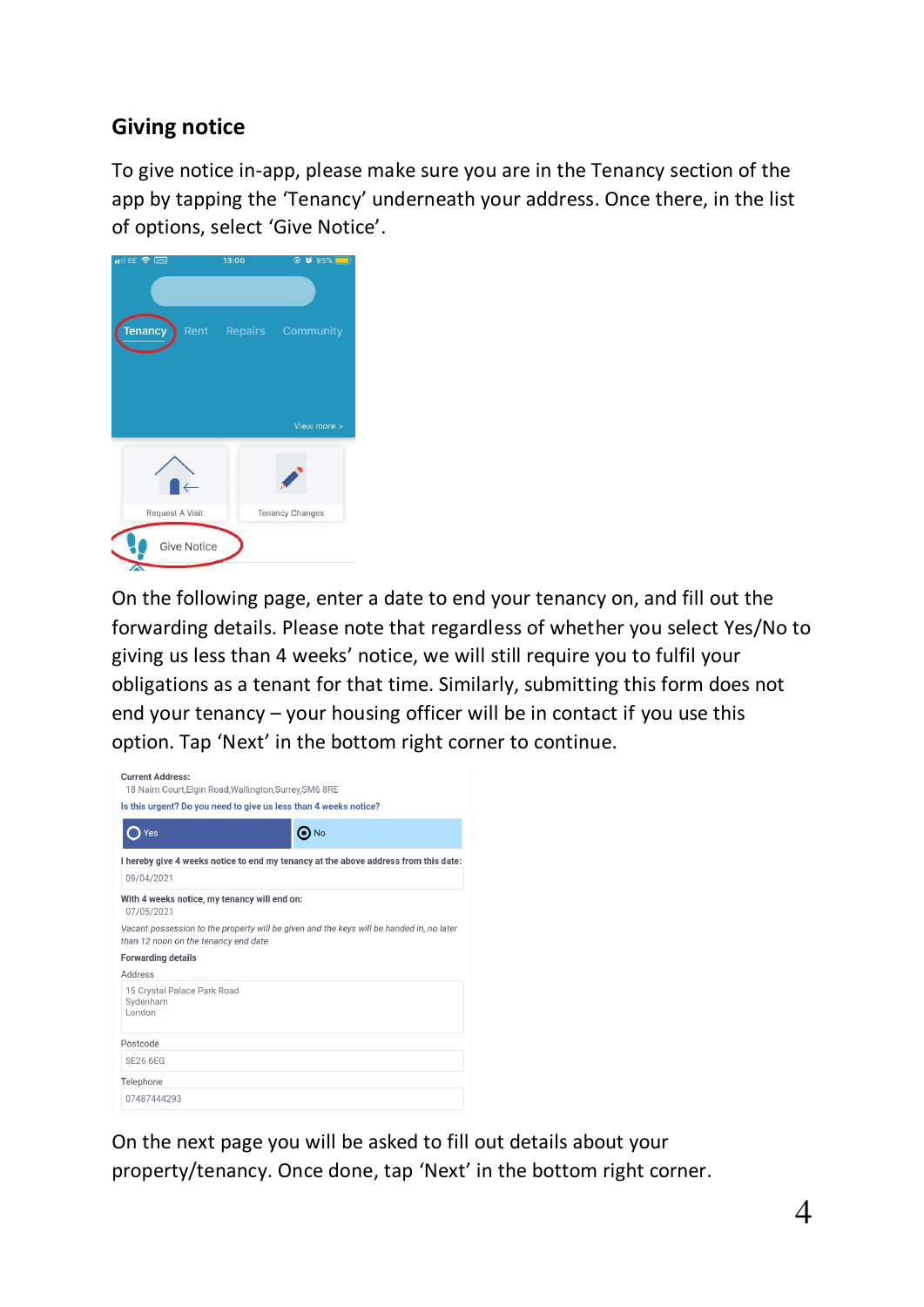| <b>Current Property Details</b>                               |            |
|---------------------------------------------------------------|------------|
| The Electricity Supplier is                                   |            |
| <b>Bulb</b>                                                   |            |
| The Gas Supplier is                                           |            |
| <b>Bulb</b>                                                   |            |
| Does the property have a pre-payment meter?                   |            |
| Yes                                                           | No         |
| Does the property have a water meter?                         |            |
| Yes                                                           | No         |
| Does the property have solar panels?                          |            |
| Yes                                                           | $\odot$ No |
| Do you have a current garage tenancy with us?                 |            |
| O Yes                                                         | <b>No</b>  |
| If yes please state the garage address                        |            |
| Garage 2 Nairn Court<br><b>Elgin Road</b><br>Sutton<br>Surrey |            |

You will then be asked for the reasons for your move. If you do not see your reason listed, select 'Other'. Once done, tap 'Next' in the bottom right corner.

| <b>Relocation Information</b><br>Please tell us about why you are moving |                          |  |  |  |
|--------------------------------------------------------------------------|--------------------------|--|--|--|
| <b>Mutual Exchange</b>                                                   | $\overline{\phantom{a}}$ |  |  |  |
| Please tell us about where you are moving to                             |                          |  |  |  |
| Private Landlord                                                         | ÷                        |  |  |  |

Finally, you will be asked to sign. Tap the 'Sign' button and then use your finger on the screen to draw your signature, then tap 'Save' and 'Submit'.

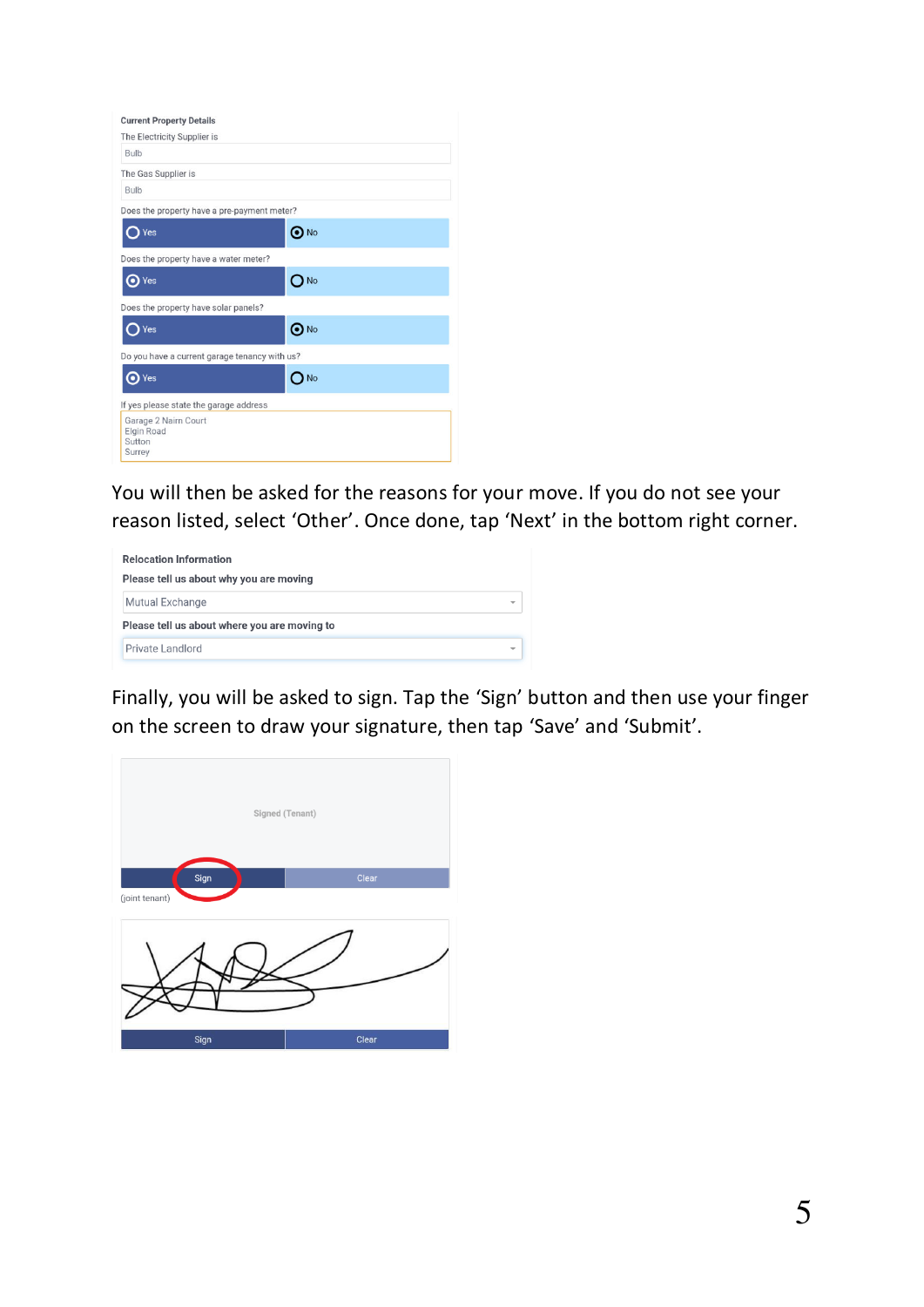# **Requesting contents insurance**

To request contents insurance in-app, please make sure you are in the Tenancy section of the app by tapping the 'Tenancy' underneath your address. Once there, in the list of options, select 'Request Contents Insurance'.



A small block of text will then come up detailing our insurance provider. Tap the link to visit their website.

#### **Contents Insurance Request**

We have partnered with a 3rd party insurance provider to offer you cover for your home. To find out more, follow the link below

https://www.thistlemyhome.co.uk/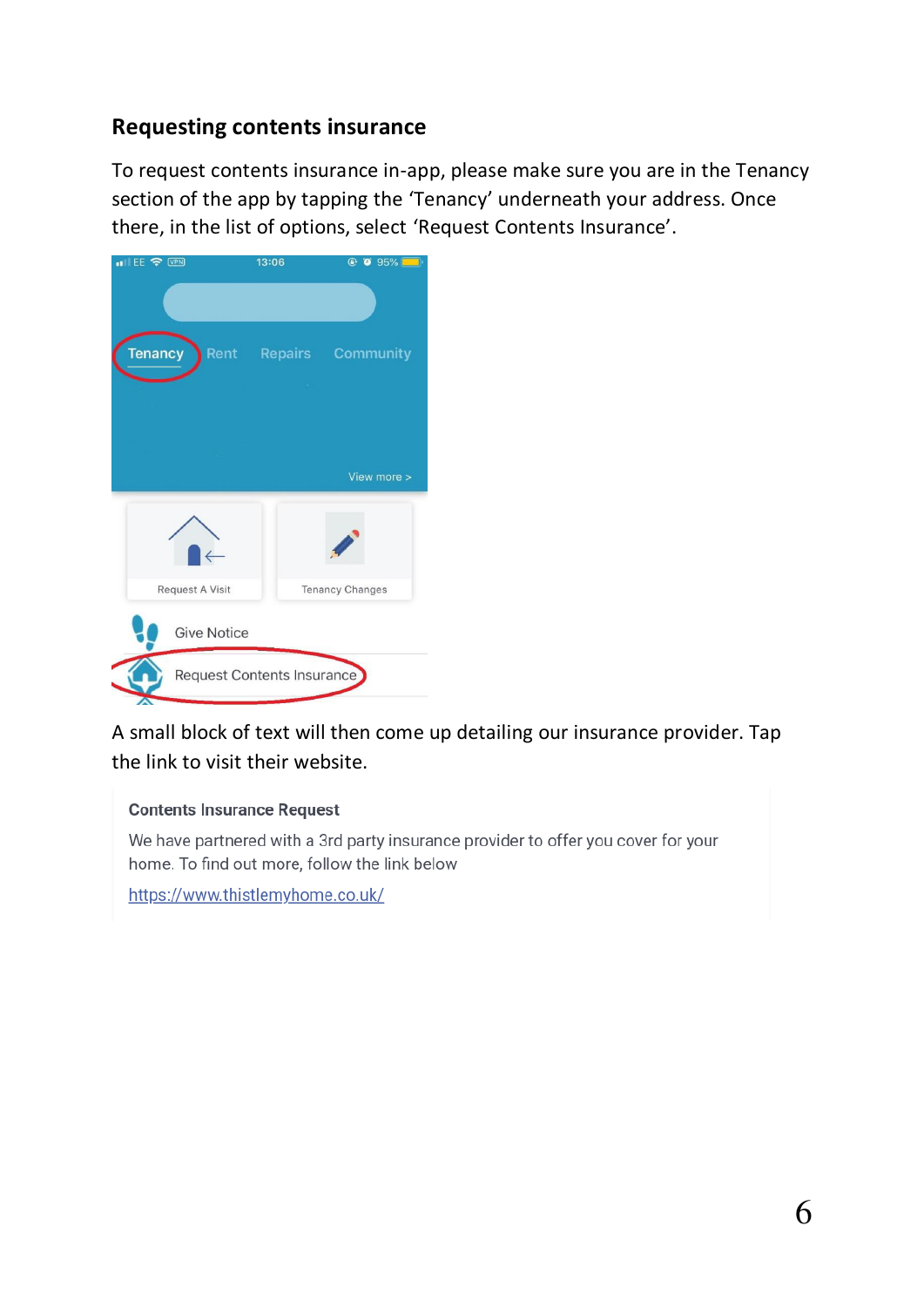# **Requesting permission**

To request permission in-app, please make sure you are in the Tenancy section of the app by tapping the 'Tenancy' underneath your address. Once there, in the list of options, select 'Request Permission'.



On the following page, type the details of what you would like to do, then tap 'Submit my request' and 'Close'.

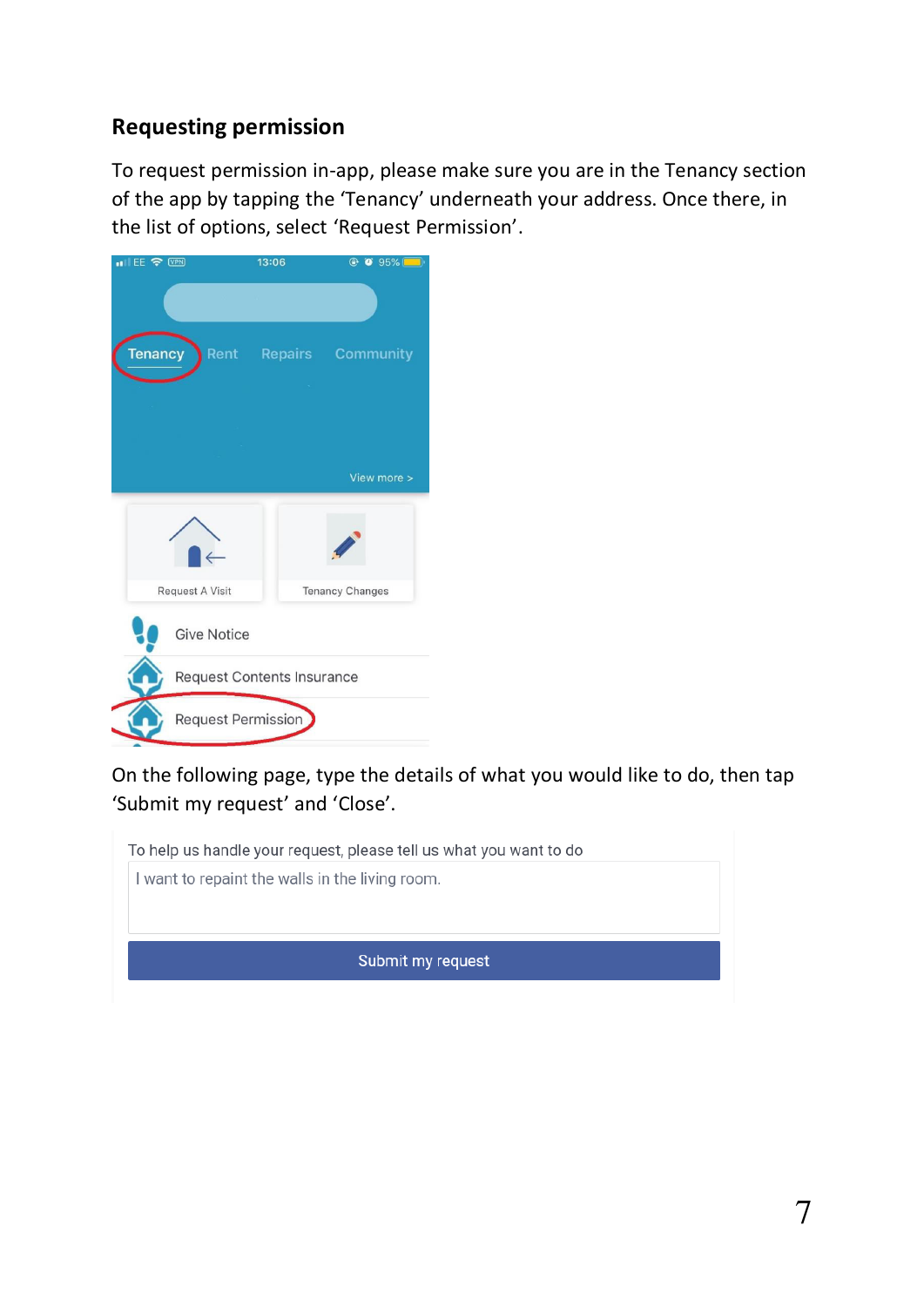### **Requesting an exchange**

To request an exchange in-app, please make sure you are in the Tenancy section of the app by tapping the 'Tenancy' underneath your address. Once there, in the list of options, select 'Request Exchange'.



If you have someone who you have agreed a mutual exchange with, tap 'Yes' on the proceeding page and enter the details (including any contact numbers/emails) you have for them, then tap 'Submit my request' and 'Close'.



If you would like to mutually exchange but do not have someone to exchange with, tap 'No', then tap the link to the external HomeSwapper site, where you can find more information on finding an exchange partner.

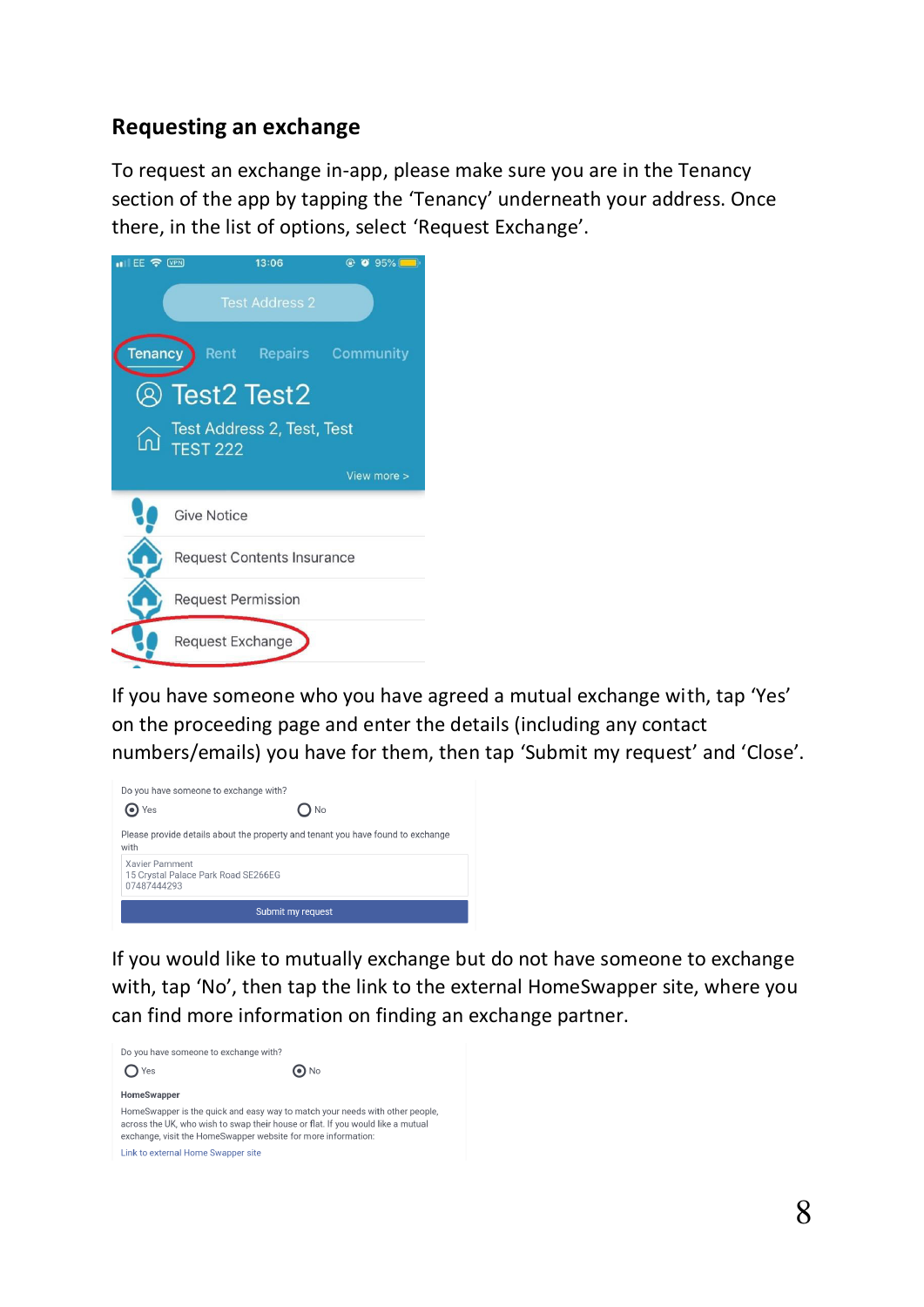# **Requesting a transfer**

To request a transfer in-app, please make sure you are in the Tenancy section of the app by tapping the 'Tenancy' underneath your address. Once there, in the list of options, select 'Request Transfer'.



A small block of text will then come up with a link to the Government's HomeChoice scheme. Tap the link to visit the website for more information.

To request a transfer please use the following site. This has details of available properties.

Link to an external UK Government website